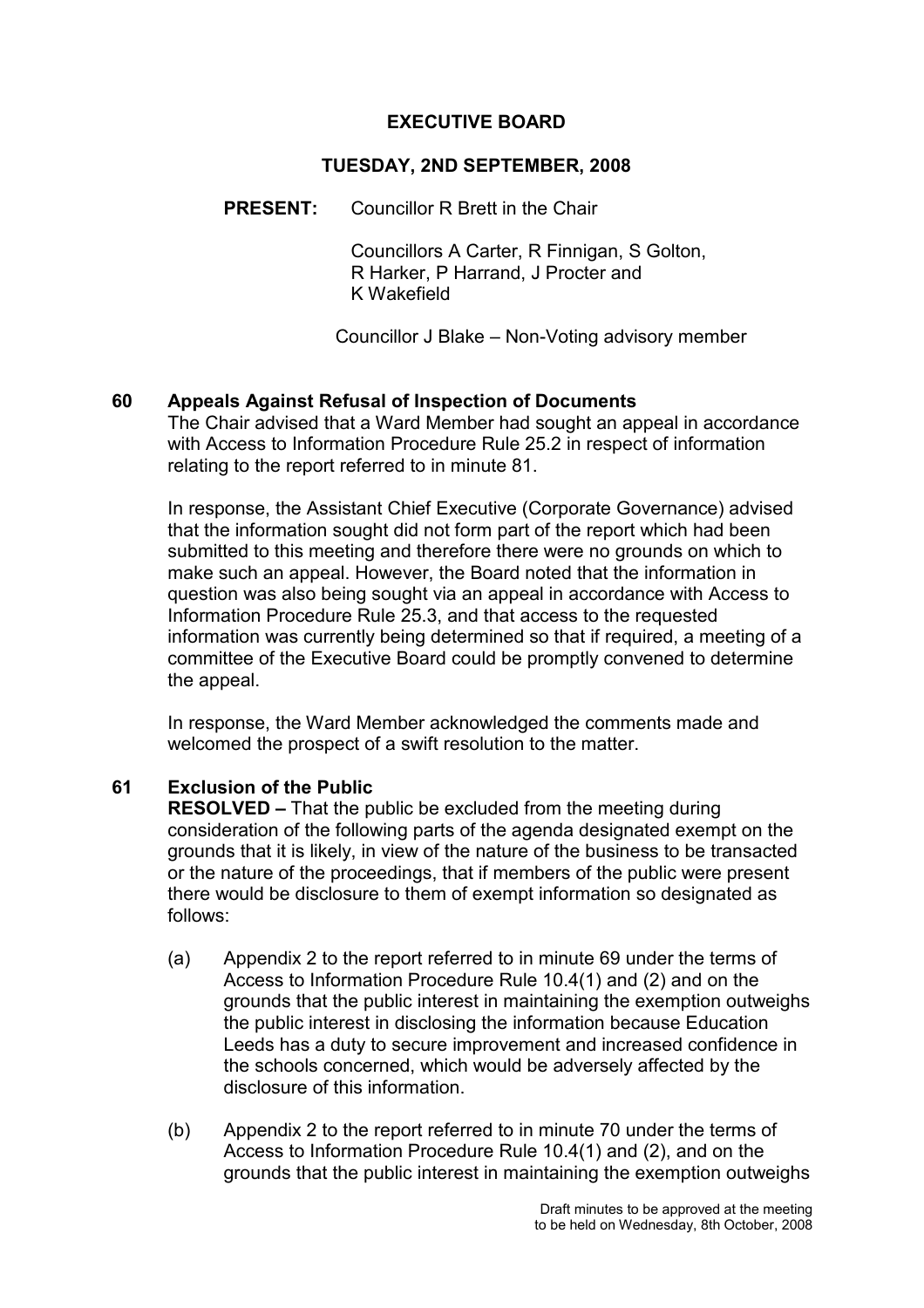the public interest in disclosing the information because Education Leeds has a duty to secure improvement and increased confidence in the schools concerned, which would be adversely affected by the disclosure of this information.

- (c) The appendix to the report referred to in minute 73 under the terms of Access to Information Procedure Rule 10.4(3), and on the grounds that this information is not publicly available from the statutory registers of information kept in respect of certain companies and charities. It is considered that since this information was obtained through the inviting of best and final offers for the property/land then it is not in the public interest to disclose this information at this point in time as this could lead to random competing bids which would undermine this method of inviting bids and affect the integrity of disposing of property/land by this process. Also it is considered that the release of such information would or would be likely to prejudice the Council's commercial interests in relation to other similar transactions in that prospective purchasers of other similar properties would have access to information about the nature and level of offers which may prove acceptable to the Council. It is considered that whilst there may be a public interest in disclosure, much of this information will be publicly available from the Land Registry following completion of this transaction and consequently the public interest in maintaining the exemption outweighs the public interest in disclosing this information at this point in time.
- (d) Appendix B to the report referred to in minute 78 under the terms of Access to Information Procedure Rule 10.4(1) and (2), as the appendix makes reference to the situation of an individual affected by the present situation, and 10.4(3) and (5) as the appendix contains an analysis of the Council's current legal position and proposed course of action for resolution through court proceedings. In each case the information is exempt and so long, as in all of the circumstances of the case, the public interest in maintaining the exemption outweighs the public interest in disclosing the information. It is submitted that such is the case at the present time.
- (e) Appendix 2 to the report referred to in minute 80 under the terms of Access to Information Procedure Rule 10.4(3), and on the grounds that this information is not publicly available from the statutory registers of information kept in respect of certain companies and charities. It is considered that since this information was obtained through inviting best and final offers for the property/land and also one to one negotiations, then it is not in the public interest to disclose this information at this point in time as this could lead to random competing bids which would undermine this method of inviting bids and affect the integrity of disposing of property/land by this process. Also it is considered that the release of such information would or would be likely to prejudice the Council's commercial interests in relation to other similar transactions in that prospective purchasers of other similar properties would have access to information about the nature and level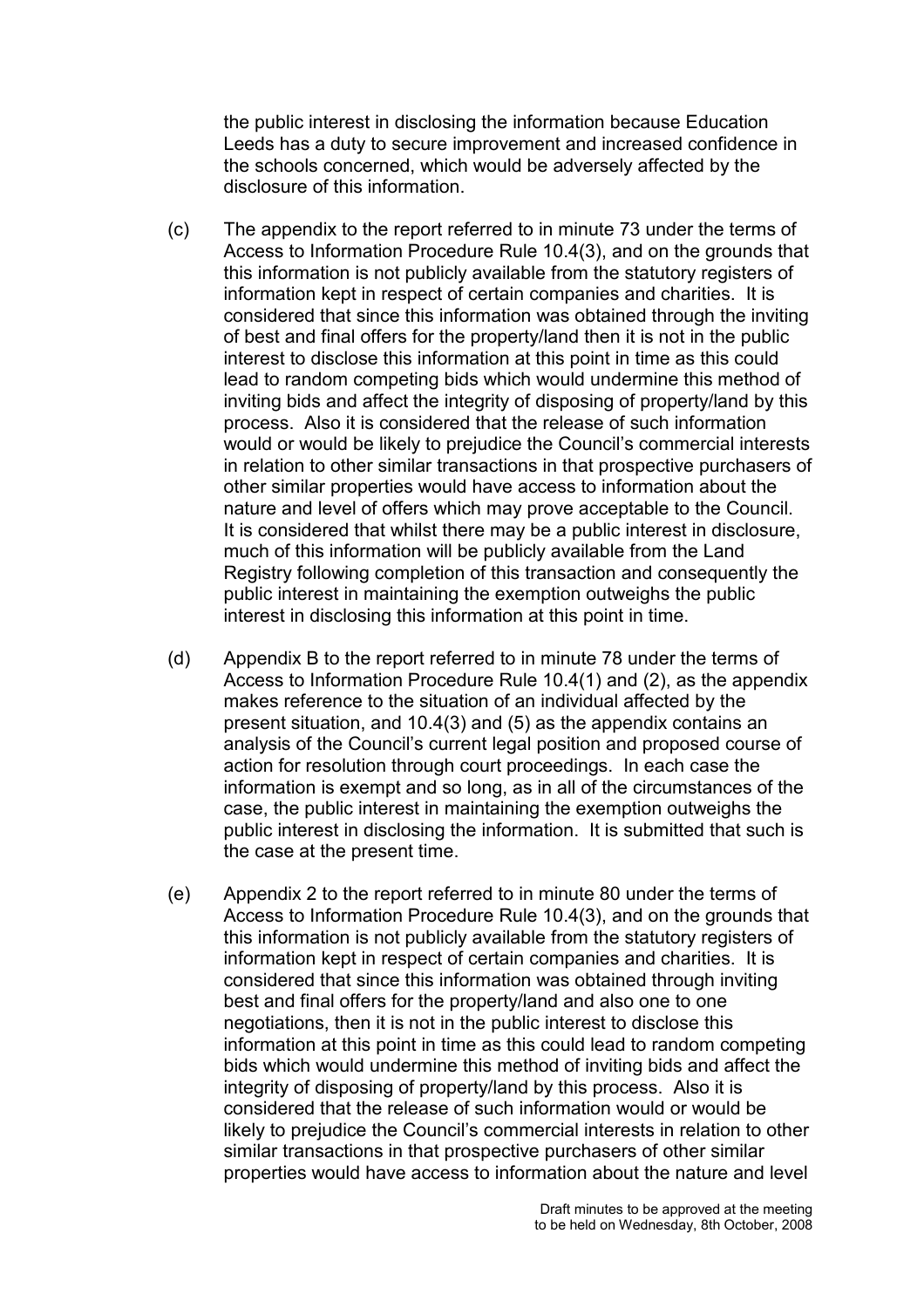of offers which may prove acceptable to the Council. It is considered that whilst there may be public interest in disclosure, much of this information will be publicly available from Land Registry following completion of this transaction and consequently the public interest in maintaining the exemption outweighs the public interest in disclosing this information at this point in time.

(f) The appendix to the report referred to in minute 83 under the terms of Access to Information Procedure Rule 10.4(3), and on the grounds that this information is not publicly available from the statutory registers of information kept in respect of certain companies and charities. It is considered that since this information was obtained through inviting best and final offers for the land then it is not in the public interest to disclose this information at this point in time as this could lead to random competing bids which undermine this method of inviting bids and affect the integrity of disposing of land by this process. Also it is considered that the release of such information would or would be likely to prejudice the Council's commercial interests in relation to other similar transactions in that prospective bidders for other similar contracts would be aware of the nature and level of offers which may prove acceptable to the Council. It is considered that the public interest in maintaining the exemption outweighs the public interest in disclosing this information at this point in time.

#### 62 Late Items

The Board noted that a Ward Member had submitted a business plan of Kirkstall Community Interest Company and had requested that it was considered in conjunction with the report referred to in minute 81.

In response, the Chair advised that this matter would be determined under the relevant agenda item.

#### 63 Declaration of Interests

There were no declarations made at this point, however declarations of interest were made at later points in the meeting (minutes 69 and 71 refer).

## 64 Minutes

**RESOLVED –** That the minutes of the meeting held on  $16<sup>th</sup>$  July 2008 be approved as a correct record.

#### NEIGHBOURHOODS AND HOUSING

#### 65 Disabled Facilities Grant 2008/09

The Director of Environment and Neighbourhoods submitted a report on the proposed injection of £1,005,000 of additional Department of Communities and Local Government funding into the capital programme and which sought authorisation of £6,000,000 scheme expenditure in order to meet the demand for mandatory Disabled Facilities Grants for private sector and registered social landlord disabled residents in Leeds during 2008/09.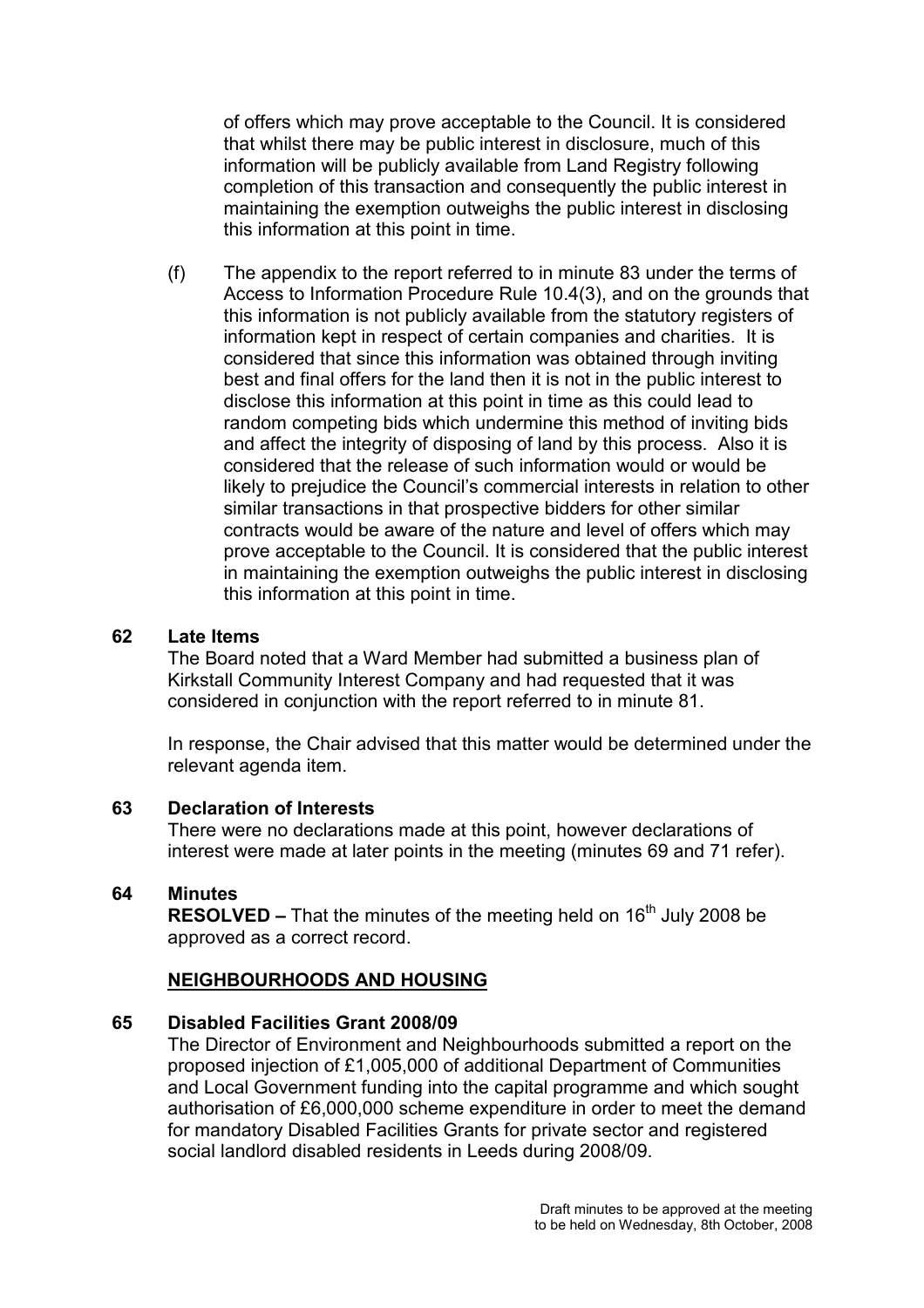# RESOLVED –

- (a) That approval be given for the injection into the capital programme of £1,005,000 of Department of Communities and Local Government funding.
- (b) That the scheme expenditure of £6,000,000 for 2008/09 be authorised.
- (c) That the Director of Environment and Neighbourhoods submit a further report to the Board on the scheme's progress at the appropriate time.

## CHILDREN'S SERVICES

## 66 Children's Services update and framework for the next Children and Young Peoples Plan

The Director of Children's Services submitted a report providing an update on the key areas of progress made across children's services and the Children's Trust arrangements in Leeds, providing the wider context for a number of significant children's services policy developments and outlining the process and progress of the review of Leeds' Children and Young People's Plan in preparation for the production of a new Plan for 2009 and beyond.

# RESOLVED –

- (a) That the report be noted and received as part of the background to other key children's services reports in the coming months.
- (b) That the government's current consultation on children's trust arrangements and Leeds' position in relation to this be noted.
- (c) That the process for consulting on and developing the Children and Young People's Plan for 2009 be noted and endorsed.
- (d) That the issue of locality working in respect of children's services arrangements be specifically addressed as part of the future Children and Young People's Plan review.
- 67 The Placement of Children in Care in Leeds A Strategy for 2008-2010 The Director of Children's Services submitted a report on the proposed strategy for the development of improved placements for Looked After Children in Leeds.

RESOLVED – That the report be noted and that approval be given to the 2008-2010 Placement Strategy for Looked After Children in Leeds.

# 68 Closure of Iveson Approach Children's Home

The Director of Children's Services submitted a report outlining the business case for the proposed closure of Iveson Approach Children's Home and providing details of the proposed process by which residents welfare and staff employment rights would be protected.

RESOLVED – That the proposed closure of Iveson Approach Children's Home be approved.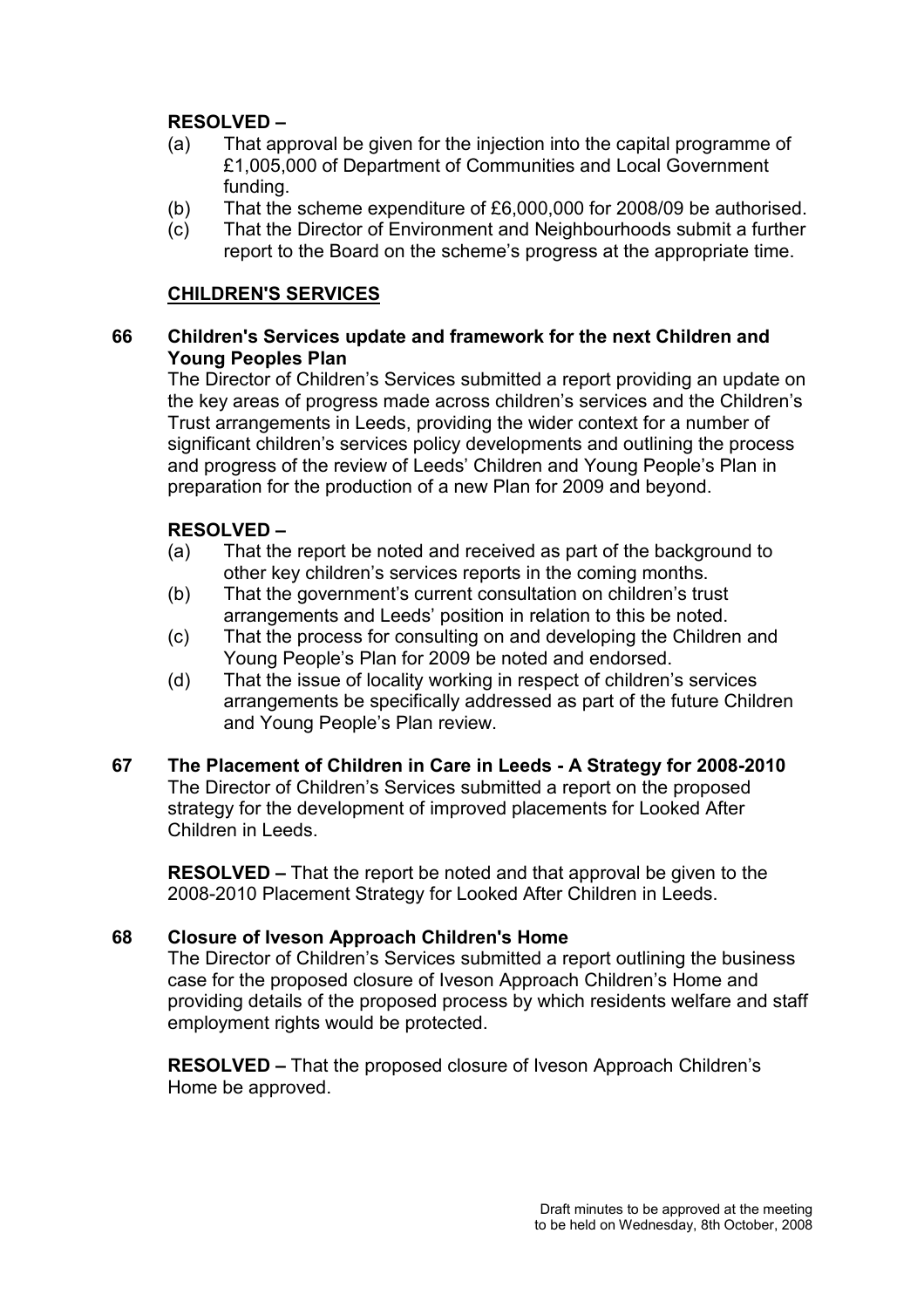## 69 Biannual update on Ofsted Inspections and Schools Causing Concern - Primary

The Chief Executive of Education Leeds submitted a report outlining the performance of primary schools from January 2008 to June 2008, and highlighting the actions taken by Education Leeds in order to fulfil its responsibilities to the Board and the schools.

Following consideration of appendix 2 to the report designated as exempt under Access to Information Procedure Rule 10.4(1) and (2), which was considered in private at the conclusion of the meeting, it was

RESOLVED – That the progress which has been made in recent years, in addition to the key issues and challenges which are currently being addressed be noted.

(Councillor Finnigan declared a personal interest in this item due to his position as Governor of Morley Victoria Primary School)

## 70 Biannual Update on Ofsted Inspections and Schools Causing Concern - **Secondary**

The Chief Executive of Education Leeds submitted a report summarising recent OfSTED inspection results for secondary schools and outlining the overall pattern of judgements under the current OfSTED framework. The report also provided an update on the progress of schools causing concern and highlighted the implications of the government's new 'National Challenge' for schools.

Following consideration of appendix 2 to the report designated as exempt under Access to Information Procedure Rule 10.4(1) and (2), which was considered in private at the conclusion of the meeting, it was

#### RESOLVED –

- (a) That the contents of the report and the implications of the information detailed within the report with regard to planning the future support and development of secondary schools in Leeds be noted.
- (b) That the Board's congratulations be extended to the students, staff and governors of Leeds schools on the recent GCSE results which have been achieved.

#### 71 School Admission Appeals Code - DCSF Consultation Document

The Assistant Chief Executive (Corporate Governance) submitted a report informing Members of the Department for Children Schools and Families (DCSF) Consultation Document on the School Admissions Appeals Code which was launched on  $12<sup>th</sup>$  June 2008, with particular reference to the proposal to revise a previous amendment to the Code so that Elected Members may in future represent parents who appeared before school admission appeals panels provided there was no conflict of interest. The report also sought approval of a proposed response to the consultation document as appended to the report.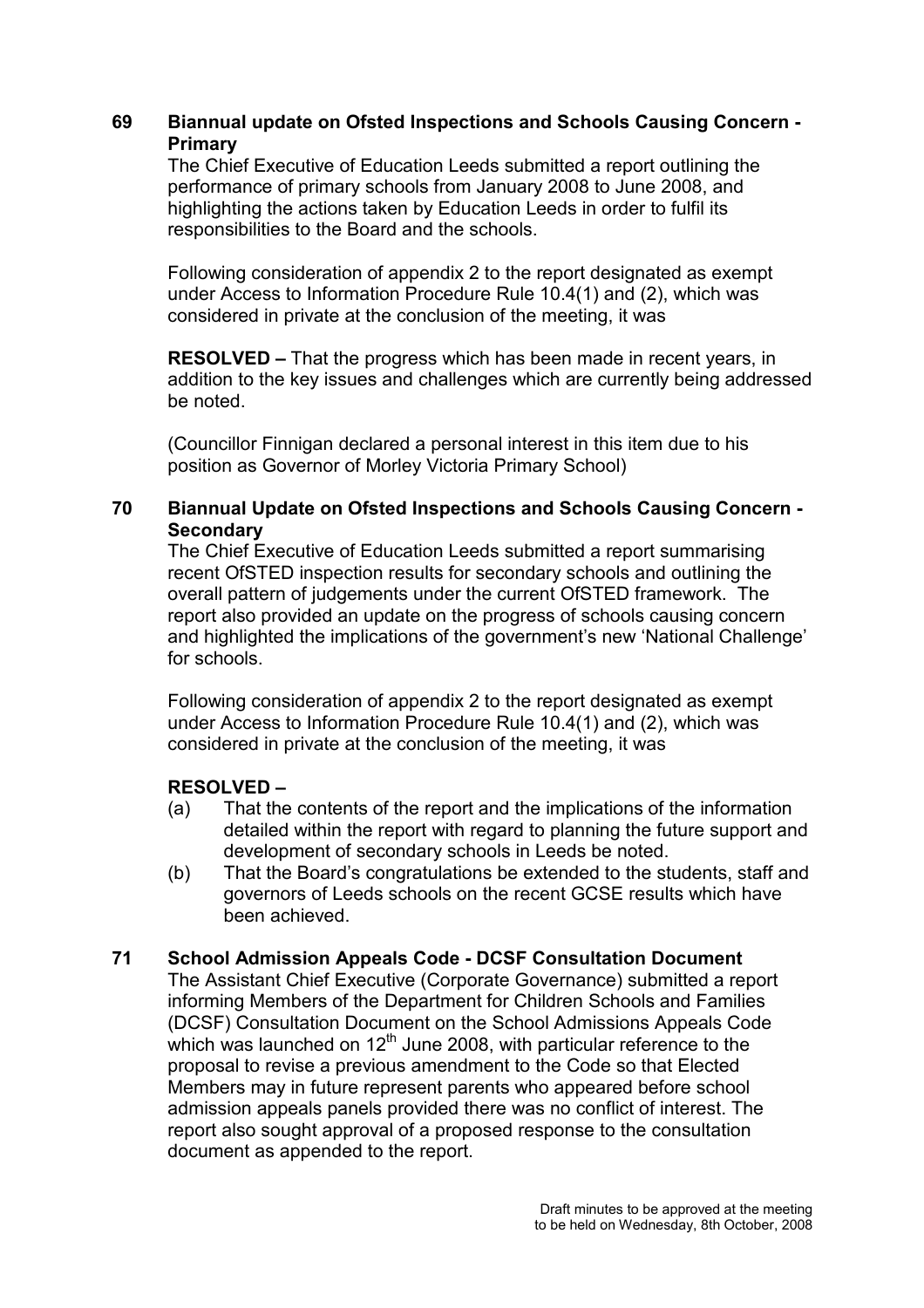RESOLVED – That the report be noted and that approval be given to the proposed response to the DCSF Consultation Document on the School Admissions Appeals Code, as appended to the report.

(Councillor Finnigan declared a personal interest in this item due to his position as a member of the Leeds Admissions Forum)

# LEISURE

# 72 Revision of Byelaws for Pleasure Grounds, Public Walks and Open **Spaces**

The Assistant Chief Executive (Corporate Governance) submitted a report advising of proposals to revise byelaws which applied to pleasure grounds, public walks and open spaces and requesting Executive Board to recommend to full Council the adoption of the byelaws, subject to public consultation and confirmation by the Secretary of State.

RESOLVED – That Council be recommended to approve that the draft byelaws as appended to the report, be made, sealed and placed on deposit, and that the Assistant Chief Executive (Corporate Governance) be authorised to advertise the intention to apply for confirmation of the byelaws and subsequently to apply to the Secretary of State for confirmation.

(The matters referred to in this minute were matters reserved to Council and were therefore not eligible for Call In)

# 73 Roundhay Mansion - Progress Update

The Director of City Development submitted a report providing an update on the progress made with the letting of Roundhay Mansion as a restaurant/ function facility. The report also recommended a preferred bidder and sought approval to enter into a lease with that bidder and for the expenditure of capital monies which form part of the landlord's improvements to the premises.

The appendix to the report was designated as exempt under Access to Information Procedure Rule 10.4(3) and was circulated at the meeting.

Following consideration of the exempt appendix in private at the conclusion of the meeting it was

RESOLVED – That approval be given to the granting of a lease of Roundhay Mansion to Dine Hospitality Limited on the terms as outlined within the confidential schedule of offers circulated at the meeting.

## 74 A Draft Vision for the Council's Leisure Centres and Proposals for Future Provision for Public Consultation

The Director of City Development submitted a report outlining the current financial position of the Council's Sport and Active Recreation Service and proposing a draft vision for Leisure Centre provision in Leeds. The report also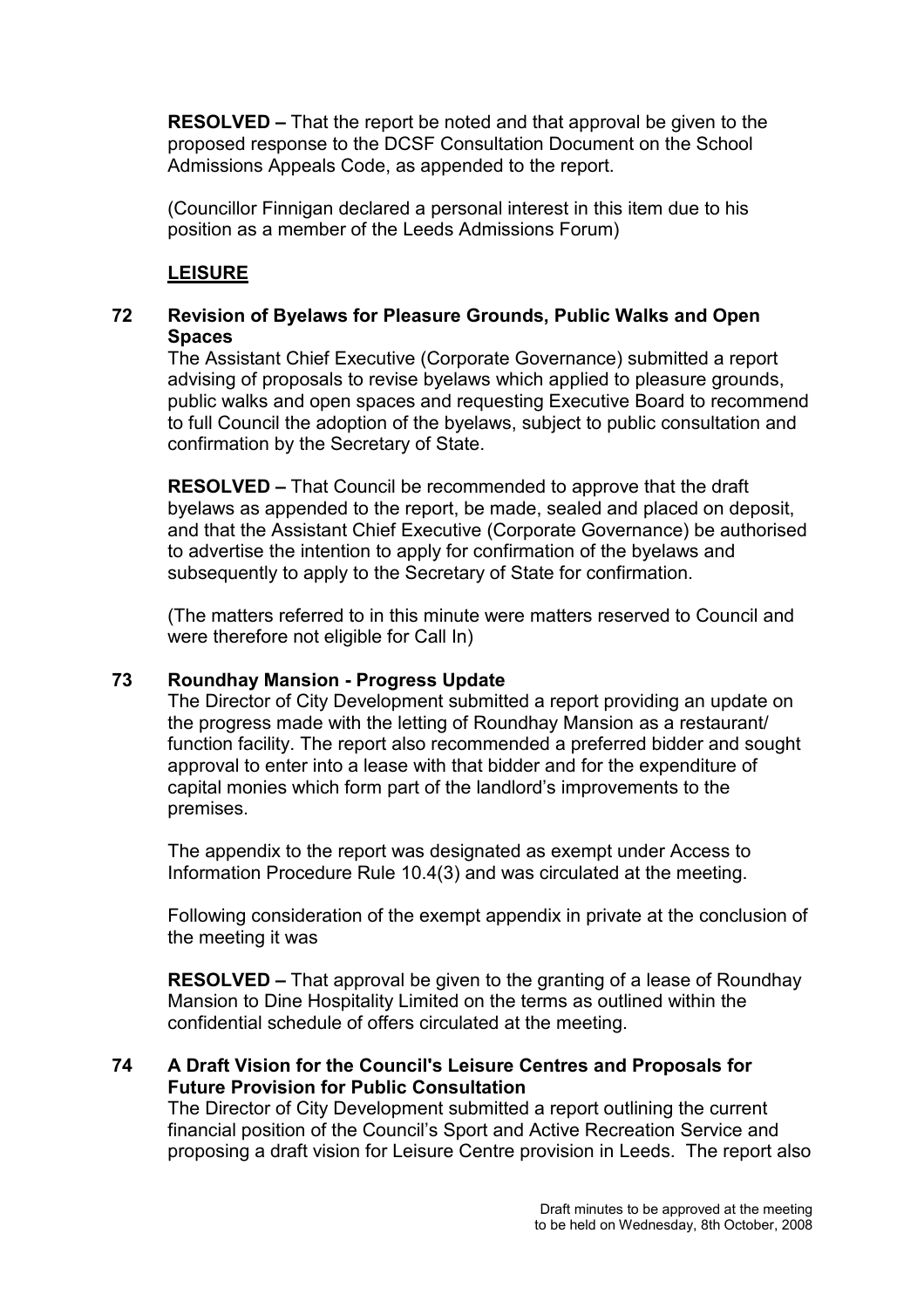sought approval of a series of draft proposals regarding the provision of and investment in the Council's Leisure Centres.

It was proposed that the consultation exercise, as detailed within the report, be revised in order to include all ten Area Committees.

# RESOLVED –

- (a) That the pressures currently facing the Sport and Active Recreation Service be noted.
- (b) That approval be given to the undertaking of a public consultation exercise on the proposals set out in the report subject to the above revision, with the Director of City Development reporting back to the Board on the outcome of the consultation exercise in December 2008.

(Under the provision of Council Procedure Rule 16.5, Councillor Wakefield required it to be recorded that he voted against the decisions taken in this minute)

75 West Yorkshire Playhouse First Floor Project - Request for a Loan The Chief Libraries, Arts and Heritage Officer submitted a report outlining the details of a request made by the West Yorkshire Playhouse for a loan of £160,000 to help fund the First Floor Project.

# RESOLVED –

- (a) That the loan of £160,000 to West Yorkshire Playhouse over a period of 5 years be approved.
- (b) That the loan be repaid over a 5 year period, at a rate of £37,000 per annum, which will be deducted from the annual grant payable to West Yorkshire Playhouse.

# CENTRAL AND CORPORATE

# 76 Financial Health Monitoring 2008/09 - First Quarter Report

The Director of Resources submitted a report setting out the Council's financial health position for 2008/09 after three months of the financial year in respect of the revenue expenditure and income to date compared to the approved budget, the projected year end position and proposed actions to work towards achieving a balanced budget by the year end. The report also highlighted the position regarding other key financial indicators, including Council Tax collection and the payment of creditors.

# RESOLVED –

- (a) That the projected financial position of the authority after three months of the new financial year be noted.
- (b) That directorates be requested to continue to develop and implement budgetary action plans.
- (c) That the release of £550,000 earmarked reserve for Lifetime Homes as detailed at paragraph 4.6 of the report be approved.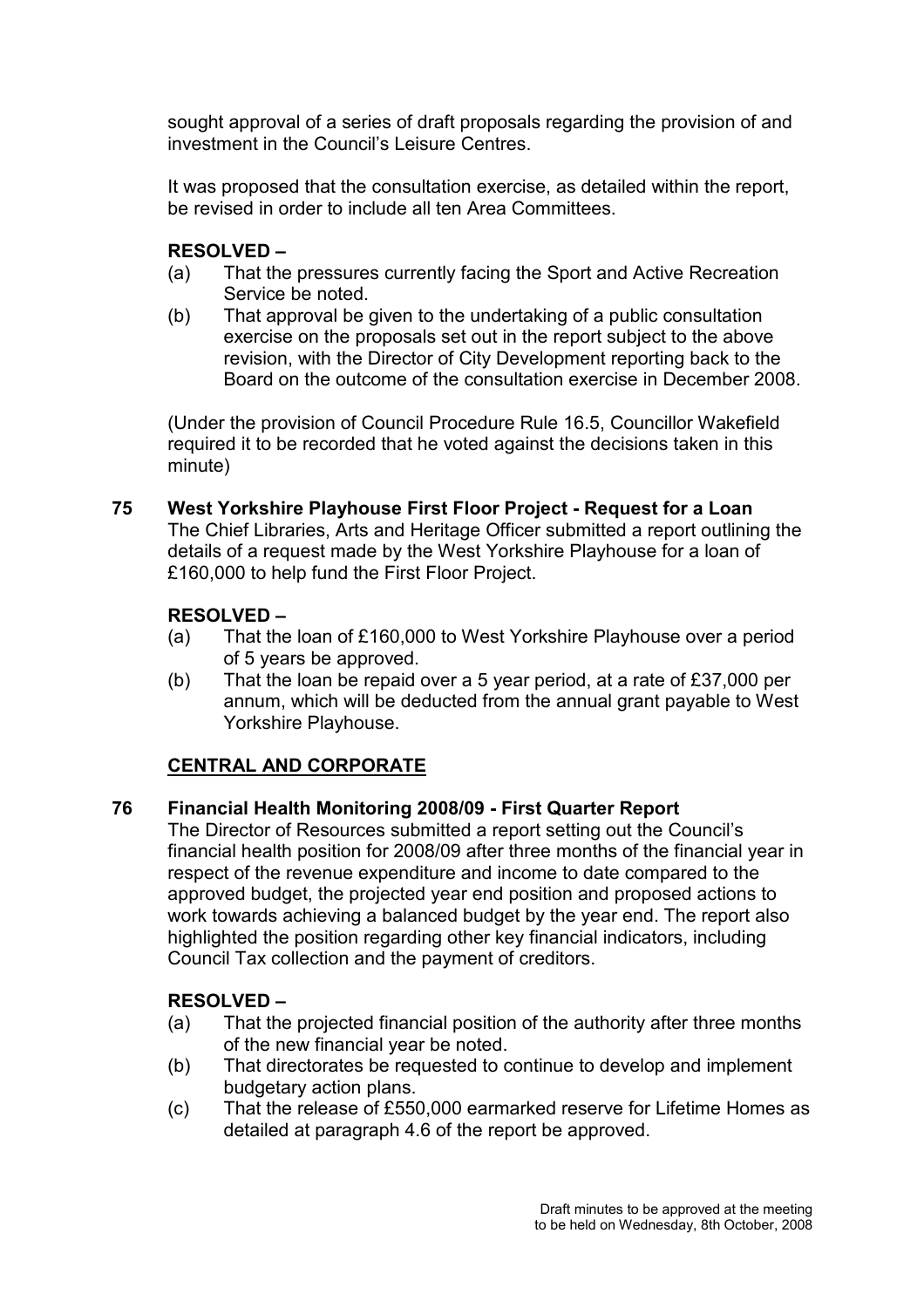# 77 Illegal Money Lending Project - Tackling Loan Sharks

The Assistant Chief Executive (Corporate Governance) and the Director of City Development submitted a joint report providing an update on the work of the Illegal Money Lending Project and requesting an extension in relation to the work of the project which has been operating in partnership with West Yorkshire Trading Standards Service, to investigate and institute proceedings against illegal money lenders within the Leeds district.

# RESOLVED –

- (a) That the report be noted and in the light of the extension of funding for the project, the delegated powers to authorise Birmingham City Council to institute proceedings within the Leeds district contained within the Protocol for Illegal Money Lending Team Investigations be extended from March 2009 to March 2011.
- (b) That the Board's thanks be extended to the Financial Inclusion Unit for the valuable work they are undertaking in this field.

## 78 Hall Farm, Micklefield - Proposal for Compulsory Purchase Order

The Director of City Development and the Chief Officer (Legal, Licensing and Registration) submitted a joint report seeking approval to proceed with a Compulsory Purchase Order to acquire a strip of land at Hall Farm, Micklefield for the laying out of a tree belt adjoining the Hall Farm Park estate.

Following consideration of appendix B to the report designated as exempt under Access to Information Procedure Rule10.4(1), (2), (3) and (5), which was considered in private at the conclusion of the meeting, it was

RESOLVED – That officers be authorised to take all necessary steps to secure the making, confirmation and implementation of the Compulsory Purchase Order at Hall Farm, Micklefield.

# DEVELOPMENT AND REGENERATION

79 Deputation to Council - Local Residents concerned with the deteriorating condition of Tingley Bar Roundabout / Gyratory The Director of City Development submitted a report in response to the deputation to full Council on 9<sup>th</sup> April 2008 by local residents concerned about the condition of Tingley Bar Roundabout/Gyratory. The report outlined the actions which had been taken following the submission of the deputation.

RESOLVED – That the actions taken by various sections of the Council following the receipt of the deputation relating to Tingley Bar Roundabout/ Gyratory, Morley, be noted.

80 Deputation to Council - Newton Futures Residents Group Regarding the Condition of Former Council Property at 9 Newton Grove The Director of City Development submitted a report in response to the deputation to full Council on 2nd July 2008 by Newton Futures Residents' Group regarding the condition of the former Council owned property at 9, Newton Grove. The report also provided the background to the sale of the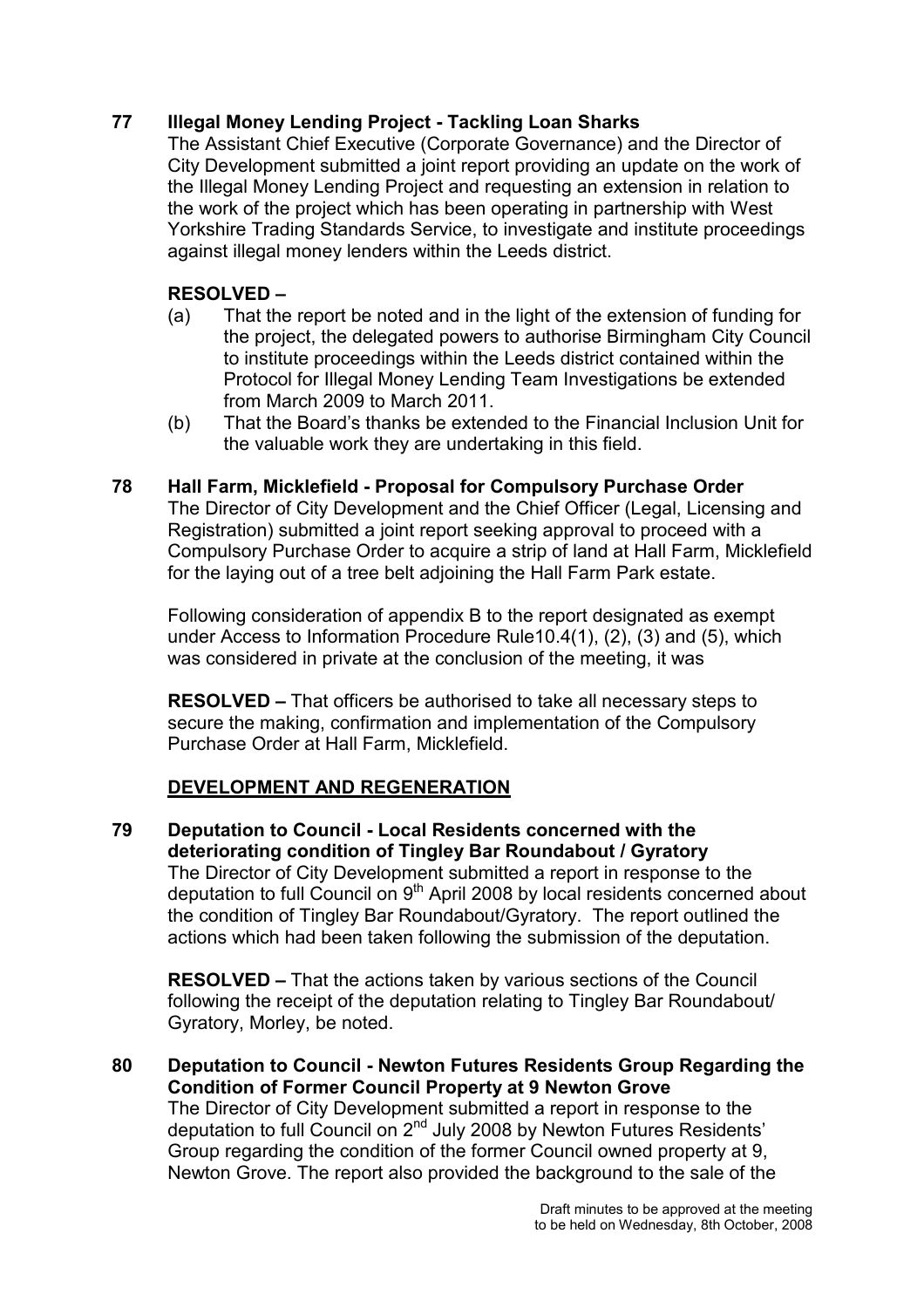property, and sought approval to take appropriate action to ensure that the property was transferred into responsible ownership.

Appendix 2, detailed as exempt under Access to Information Procedure Rule 10.4(3) contained several options which the Council could pursue in connection with the property and following consideration of that appendix, which was considered in private at the conclusion of the meeting, it was

## RESOLVED –

- (a) That approval be given to option 4.1(iii) as detailed within exempt appendix 2 to the report and that the buy back notice is served on the owner of the property, and negotiation of a back to back sale onto the Leeds and Yorkshire Housing Association takes place.
- (b) That an injection into the capital programme of £105,000 be authorised.
- 81 Response to Deputation by Kirkstall Valley Community Association to Full Council and a Separate Verbal Deputation to North West (Inner) Area Committee in Respect of St Ann's Mills

The Chief Asset Management Officer submitted a report in response to the deputation to full Council on 2nd July 2008 by Kirkstall Valley Community Association concerning the future of the mill buildings in Kirkstall and the separate verbal deputation to the North West (Inner) Area Committee on 3rd July 2008 regarding the disposal of St Ann's Mills, Kirkstall.

Further to minute 62, the Chair advised that in accordance with Access to Information Procedure Rule 4.3, he would not permit the consideration of a business plan of Kirkstall Community Interest Company which had been submitted by the Ward Member, as he had been previously permitted to submit a document of a similar nature to the Board for consideration.

RESOLVED – That the deputation to full Council by the Kirkstall Valley Community Association, the separate verbal deputation to the North West (Inner) Area Committee and the response as detailed within the report be noted.

(Under the provisions of Council Procedure Rule 16.5 Councillor Wakefield required it to be recorded that he abstained from voting on the decisions contained within this minute)

## 82 Adoption of the Supplementary Planning Document of the Streets Desian Guide

The Director of City Development submitted a report outlining the outcome of the consultation exercise on the Street Design Guide. The report also sought endorsement of the amended document and approval for the adoption of the Street Design Guide as a Supplementary Planning Document.

RESOLVED – That the report be withdrawn, due to the expected receipt of a deputation regarding the prevention of development of shared spaces by the